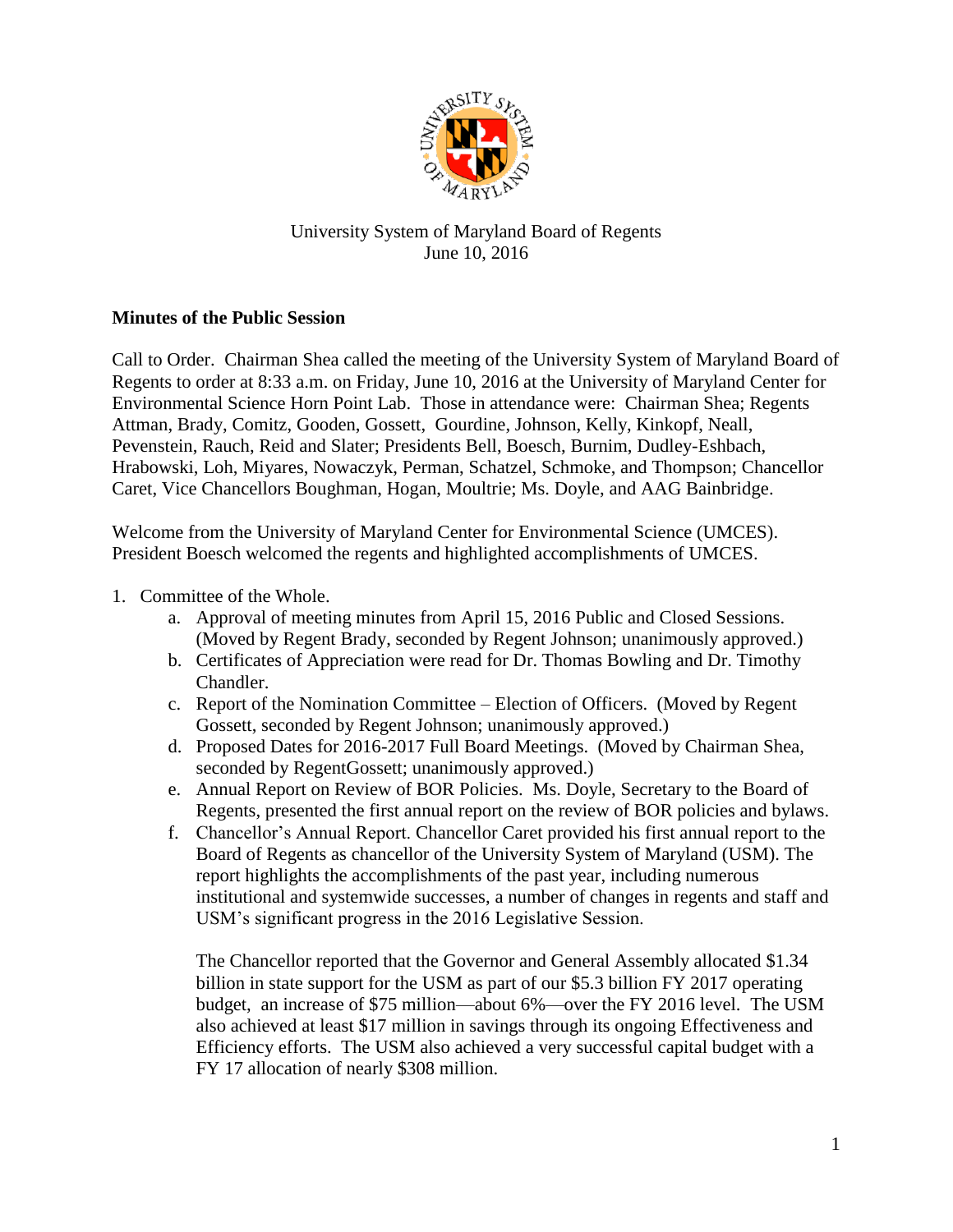The most impactful legislation that was passed during the 2016 General Assembly, SB 1052, The University of Maryland Strategic Partnership Act of 2016, strengthens the MPowering alliance between UMB and UMCP, expands partnerships to compete for public and private grants and contracts and estabilishes two specialized centers, one at UMCP and one at UMB. The Chancellor thanked Governor Hogan and legislative leaders for their strong support of the USM.

The Chancellor reviewed the key themes in the USM's strategic plan, reporting on the progress that has been made. He also thanked the Board of Regents, USM presidents, system leadership, faculty, and staff for having successfully navigated the USM through a period of transition while building momentum.

- 2. Report of Councils.
	- a. University System of Maryland Student Council. Mr. Sampson reported on the activities of the council.
	- b. Council of University System Presidents. President Dudley-Eshbach reported on the May 2, 2016 meeting of the Council of University System Presidents. Topics discussed at the meeting included the FY 2017 budget, the allocation of additional enhancement funds provided for college completion initiatives, legislative updates, the upcoming BOR capital workshop, the next steps for the Diversity and Inclusion workgroup, annual reviews of presidents and USM senior staff, the parameters of the compensation guidelines for FY 2017, the impact of the change in the DOL FLSA overtime threshold and data on USM online credit hour production.
	- c. Council of University System Faculty. Dr. Bryant reported on the CUSF meetings that were held in April and May, 2016 which included approving a change to a BOR policy, a discussion of the right of faculty to collective bargaining, diversity and inclusion issues, academic freedom and a review of the council's mission, vision and goals.
	- d. Council of University System Staff. Ms. Wimbish reported on the May 2016 meeting of the Council which included the selection of the BOR staff awardees and a discussion of the impact of the new FSLA overtime rules.
- 3. Committee on Advancement.
	- a. Approval of meeting minutes from May 25, 2016 Public and Closed Sessions. (Moved by Regent Brady, seconded by Regent Gourdine; unanimously approved.)
	- b. University of Maryland, Baltimore Request to Convert Loan Funds to Scholarships. (Moved by Regent Gooden, seconded by Regent Reid; unanimously approved.)
	- c. Approval of Revised Policy on Alumni Associations. (Moved by Regent Reid, seconded by Regent Kinkopf; unanimously approved.)
	- d. Year-to-date Fundraising Report for FY 16. Regent Gossett presented the report.
- 4. Committee on Education Policy and Student Life.
	- a. Approval of meeting minutes from May 10, 2016 Public Sessions. (Moved by Regent Gossett, seconded by Regent Attman; unanimously approved.)
	- b. Diversity and Inclusion Student Perspectives. Presentation by Maia Williams, Regent Sydney Comitz, and Gayon Sampson.
	- c. New Academic Program Proposals.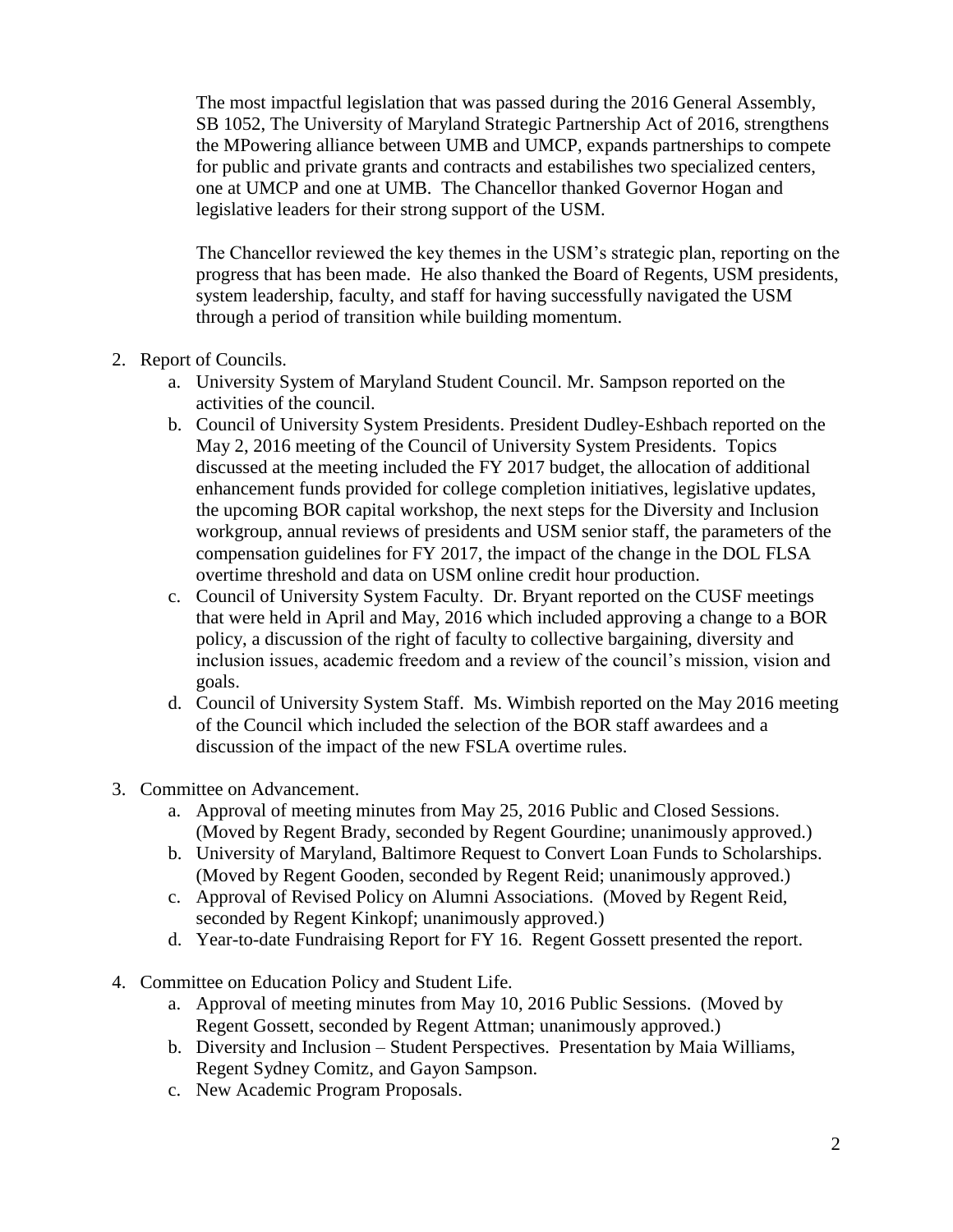- i. University of Maryland, Baltimore: Master of Science in Palliative Care. (Moved by Regent Brady, seconded by Regent Kelly; unanimously approved.)
- ii. University of Maryland, College Park: Bachelor of Arts in Public Policy. (Moved by Regent Brady, seconded by Regent Attman; unanimously approved.)
- d. Diversity and Inclusion Annual Progress Report: Institutional Programs of Cultural Diversity, 2015-2016. (Moved by Regent Brady, seconded by Regent Gourdine; unanimously approved.)
- e. P-20 Overview and Update. Regent Brady presented the report.
- f. Student Financial Assistance: Progress on 2014 Financial Aid Recommendations, Updated FY 2015-FY 2016. Regent Brady presented the report.
- g. Campus Crime Reports and Update on Sexual Misconduct. Regent Brady presented the report.
- 5. Committee on Audit.
	- a. Approval of meeting minutes from June 1, 2016 Public and Closed Sessions. (Moved by Regent Gooden, seconded by Regent Attman; unanimously approved.)
- 6. Committee on Organization and Compensation.
	- a. Approval of meeting minutes from May 31, 2016 Public and Closed Sessions. (Moved by Regent Kinkopf, seconded by Regent Neall; unanimously approved.)
	- b. Revised policy approval of tenure for presidents and chancellor. (Moved by Regent Kinkopf, seconded by Regent Rauch; unanimously approved)
	- c. State of Maryland Higher Education Institutions Supplemental 401(a). (Moved by Regent Kinkopf, seconded by Regent Gossett; unanimously approved)
	- d. Review of service on paid boards for presidents and chancellor. (Moved by Regent Kinkopf, seconded by Regent Gossett; unanimously approved)
	- e. Revised Policy VII-1.0 Review of Certain Contracts and Employment Agreements. (Moved by Regent Kinkopf, seconded by Regent Gossett; unanimously approved.)
- 7. Committee on Economic Development and Technology Commercialization. Regent Attman presented the report.
- 8. Committee on Finance.
	- a. FY 2017 System Funded Construction Program Request. (Moved by Regent Pevenstein, seconded by Regent Reid; unanimously approved.)
	- b. University System of Maryland: Thirty-Eighth Bond Resolution—Auxiliary Facility and Tuition Revenue Bonds. (Moved by Regent Pevenstein, seconded by Regent Gooden; unanimously approved.)
	- c. University of Maryland Eastern Shore: Facilities Master Plan Update. (Moved by Regent Pevenstein, seconded by Regent Reid; unanimously approved.)
	- d. University of Maryland, College Park: FY 2017 Executive MBA Weekend Program Tuition Increase. (Moved by Regent Pevenstein, seconded by Regent Gossett; unanimously approved.)
	- e. University System of Maryland: FY 2017 Operating Budget. (Moved by Regent Pevenstein, seconded by Regent Gossett; unanimously approved.)